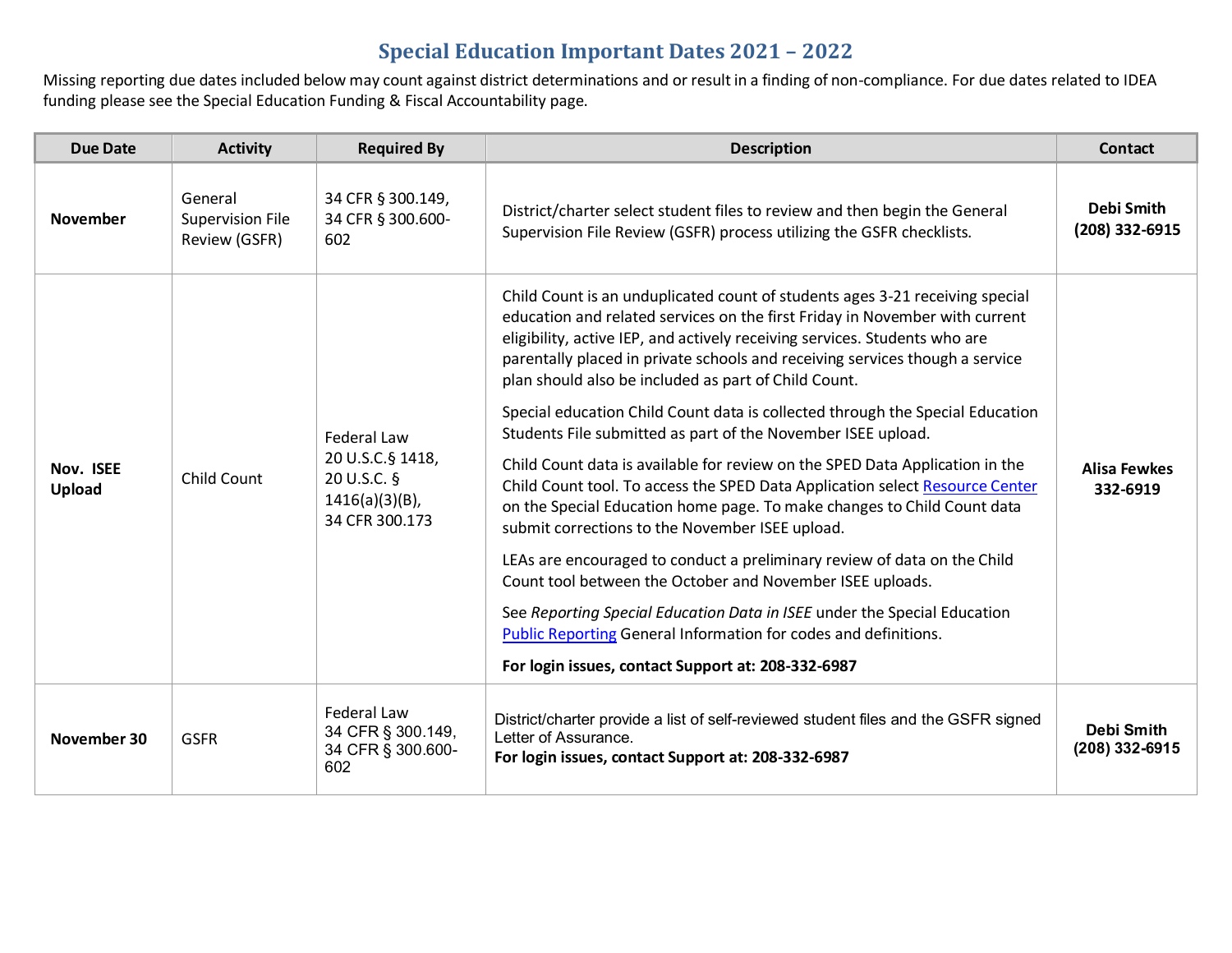| <b>Due Date</b>                              | <b>Activity</b>                                     | <b>Required By</b>                                                                           | <b>Description</b>                                                                                                                                                                                                                                                                          | <b>Contact</b>                                                        |
|----------------------------------------------|-----------------------------------------------------|----------------------------------------------------------------------------------------------|---------------------------------------------------------------------------------------------------------------------------------------------------------------------------------------------------------------------------------------------------------------------------------------------|-----------------------------------------------------------------------|
| 1 <sup>st</sup> Friday in<br><b>December</b> | <b>Child Count</b>                                  | <b>Federal Law</b><br>20 U.S.C.§ 1418,<br>20 U.S.C. §<br>$1416(a)(3)(B)$ ,<br>34 CFR 300.173 | Last date to make changes to Child Count data through November ISEE<br>upload correction.<br>To access the SPED Data Application, select Resource Center on the Special<br>Education home page.                                                                                             | <b>Alisa Fewkes</b><br>(208) 332-6919                                 |
| 2 <sup>nd</sup> Friday in<br><b>December</b> | General<br>Supervision File<br>Review (GSFR)        | 34 CFR § 300.149,<br>34 CFR § 300.600-<br>602                                                | Last date to submit materials required for GSFR to the CTT.<br>Note: Only those students active through the December ISEE upload are<br>candidates for review in GSFR. Student files that have IEP or eligibility<br>expiration between December and February are not appropriate for GSFR. | <b>Will Spoja</b><br>(208) 332-6933<br>Debi Smith<br>(208) 332-6915   |
| 3 <sup>nd</sup> Friday in<br><b>December</b> | Certification of<br>Child Count Data                | <b>Federal Law</b><br>20 U.S.C.§ 1418,<br>20 U.S.C. §<br>$1416(a)(3)(B)$ ,<br>34 CFR 300.173 | Last date to submit certification for Child Count data on the SPED Data<br>Application Child Count tool.<br>To access the SPED Data Application, select Resource Center on the Special<br>Education home page.                                                                              | Will Spoja<br>(208) 332-6933<br><b>Alisa Fewkes</b><br>(208) 332-6919 |
| January 31                                   | General<br>Supervision File<br>Review (GSFR)        | 34 CFR § 300.149,<br>34 CFR § 300.600-<br>602                                                | Final deadline for uploading existing supporting evidence to the CTT related<br>to areas of concern.                                                                                                                                                                                        | Will Spoja<br>(208) 332-6933<br>Debi Smith<br>(208) 332-6915          |
| February 14                                  | General<br><b>Supervision File</b><br>Review (GSFR) | 34 CFR § 300.149,<br>34 CFR § 300.600-<br>602                                                | Notifications of noncompliance will be issued to LEAs on any remaining GSFR<br>areas of concern that were not able to be addressed by existing supporting<br>evidence.                                                                                                                      | <b>Debi Smith</b><br>(208) 332-6915                                   |
| <b>Third Friday in</b><br>May                | <b>Survey Contact</b><br>Information                | 20 U.S.C. §<br>1416(a)(3)(B)                                                                 | Last day to submit contact information for Post-Secondary Outcomes<br>(Indicator 14) surveys.                                                                                                                                                                                               | <b>Will Spoja</b><br>(208) 332-6933                                   |
| <b>Third Friday in</b><br>May                | <b>Survey Contact</b><br>Information                | 20 U.S.C. §<br>1416(a)(3)(A)                                                                 | Last day to submit contact information for Parent Involvement (Indicator 8)<br>surveys.                                                                                                                                                                                                     | Will Spoja<br>$(208)$ 332-6933                                        |
| May 14                                       | <b>RDA</b><br>Determination<br>Documentation        | 34 CFR § 300.149<br>34 CFR § 300.600-<br>602                                                 | Last date to provide signed electronic assurances and or action plan related to<br>Results Driven Accountability (RDA) Determination. Provide documentation at<br>https://www.surveygizmo.com/s3/5594401/Determinations-Assurances.                                                         | <b>Debi Smith</b><br>(208) 332-6915                                   |
| <b>May 31</b>                                | Significant<br>Disproportionality                   | 20 U.S.C.1418(d), 34<br>CFR § 300                                                            | Last date for district/charter identified as having significant disproportionality<br>to submit an approved Comprehensive Coordinated Early Intervening Services<br>(CCEIS) plan.                                                                                                           | <b>Debi Smith</b><br>(208) 332-6915                                   |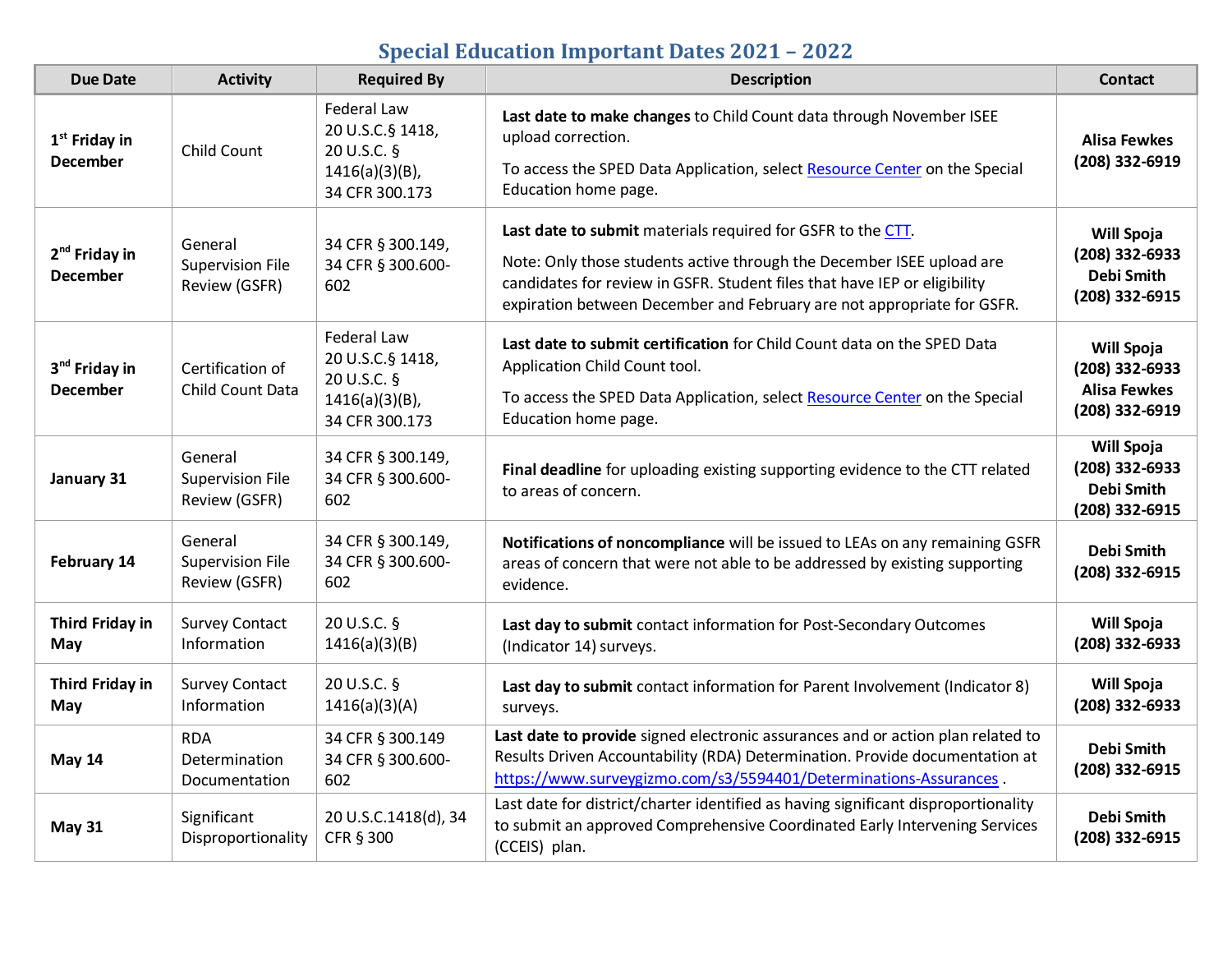| <b>Due Date</b>                   | <b>Activity</b>                                             | <b>Required By</b>                                                                                    | <b>Description</b>                                                                                                                                                                                                                                                                                                                                                                                                                                                                                                                                                                                                                             | <b>Contact</b>                  |
|-----------------------------------|-------------------------------------------------------------|-------------------------------------------------------------------------------------------------------|------------------------------------------------------------------------------------------------------------------------------------------------------------------------------------------------------------------------------------------------------------------------------------------------------------------------------------------------------------------------------------------------------------------------------------------------------------------------------------------------------------------------------------------------------------------------------------------------------------------------------------------------|---------------------------------|
| <b>June ISEE</b><br>Upload        | <b>Special Education</b><br><b>ISEE Data</b><br>Collections | See authority by<br>area listed below                                                                 | District/Charter must have the following data uploaded to ISEE on or before<br>the June ISEE upload due date:<br>Disciplinary Action;<br>Child Find (60-day Timeline);<br>Early Childhood Transition; and<br>Program Exit<br>$\bullet$<br>See below for additional details.                                                                                                                                                                                                                                                                                                                                                                    | Alisa Fewkes<br>332-6919        |
| <b>June ISEE</b><br><b>Upload</b> | <b>Special Education</b><br><b>ISEE Data</b><br>Collections | <b>Federal Regulations</b><br>20 U.S.C. §<br>$1416(a)(3)(A)$ ,<br>$1412(a)(22)$ ,<br>34 CFR § 300.170 | Disciplinary Action: Reported at the building level. Reports suspension<br>incidents for students with disabilities. Reports the number of expulsions of<br>students with and without disabilities and whether they received services<br>during the expulsion. Every school building must file the report even if they<br>had nosuspensions.<br>Collected through the ISEE Disciplinary Action File. See templates available on<br>the ISEE webpage under ISEE Data Collection Files.                                                                                                                                                          | Alisa Fewkes<br>332-6919        |
| <b>June ISEE</b><br>Upload        | <b>Special Education</b><br><b>ISEE Data</b><br>Collections | <b>Federal Regulations</b><br>34 CFR § 300.111                                                        | Child Find (60-day Timeline): Reported at the district level. Reports students<br>ages 3 through 21 for whom parental consent was obtained for an initial<br>eligibility determination for special education and related services. Was the<br>eligibility determined within 60 days of receipt of parent consent? If late,<br>how many days late and what was the reason for delay? Data is available for<br>review on the SPED Data Application under the Child Find tool. To access the<br>SPED Data Application select Resource Center on the Special Education home<br>page.<br>Collected through the ISEE Special Education Students File | <b>Alisa Fewkes</b><br>332-6919 |
| <b>June ISEE</b><br><b>Upload</b> | <b>Special Education</b><br><b>ISEE Data</b><br>Collections | 20 U.S.C. §<br>1416(a)(3)(B), 34<br>CFR § 300.124                                                     | Early Childhood Transition: Reported at the district level. Reports students<br>who received services from the Idaho Infant Toddler Program and were<br>referred for evaluation to the school district and were evaluated between<br>July 1 and June 30 of the current school year.<br>Note: Children referred by Infant Toddler Program are subject to both Early<br>Childhood Transition timelines and Child Find (60-day timeline)<br>requirements.<br>Collected through the ISEE Special Education Students File.                                                                                                                          | Alisa Fewkes<br>332-6919        |